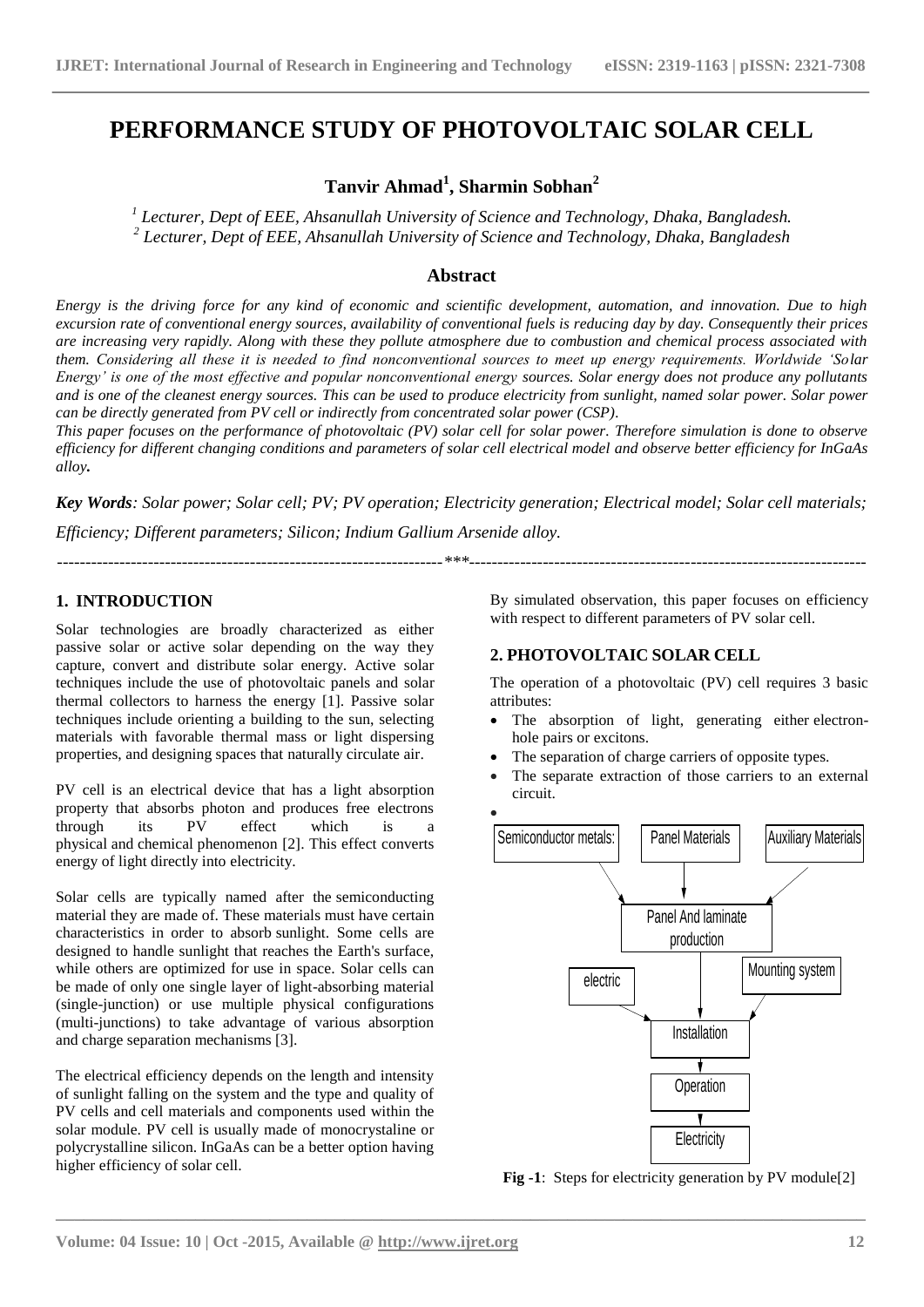## **2.1 Solar Cell Materials**

Solar cells can be classified into first, second and third generation cells[3].

- The first generation cells—also called conventional, traditional or [wafer-](https://en.wikipedia.org/wiki/Wafer_(electronics))based cells—are made of [crystalline](https://en.wikipedia.org/wiki/Crystalline_silicon)  [silicon,](https://en.wikipedia.org/wiki/Crystalline_silicon) the commercially predominant PV technology, that includes materials such as [polycrystalline](https://en.wikipedia.org/wiki/Polysilicon)  [silicon](https://en.wikipedia.org/wiki/Polysilicon) and [monocrystalline silicon.](https://en.wikipedia.org/wiki/Monocrystalline_silicon)
- Second generation cells are [thin film solar cells,](https://en.wikipedia.org/wiki/Thin_film_solar_cells) that include [amorphous silicon,](https://en.wikipedia.org/wiki/Amorphous_silicon) [CdTe](https://en.wikipedia.org/wiki/Cadmium_telluride_photovoltaics) and [CIGS](https://en.wikipedia.org/wiki/Copper_indium_gallium_selenide_solar_cell) cells and are commercially significant in utility-scale [photovoltaic](https://en.wikipedia.org/wiki/Photovoltaic_power_station)  [power stations,](https://en.wikipedia.org/wiki/Photovoltaic_power_station) [building integrated photovoltaics](https://en.wikipedia.org/wiki/Building_integrated_photovoltaics) or in small [stand-alone power system.](https://en.wikipedia.org/wiki/Stand-alone_power_system)
- The third generation of solar cells includes a number of thin-film technologies often described as emerging photovoltaic's—most of them have not yet been commercially applied and are still in the research or development phase.

A high-band gap cell absorbs the "blue" portion of the spectrum and the remaining light is transmitted and then absorbed by lower cells with decreasing band gap[4]. In this paper we study about Silicon and  $In_{(x)} Ga_{(1-x)} As$ .

#### **Silicon :**

Silicon is a [chemical](https://en.wikipedia.org/wiki/Chemical_element) element with symbol Si and [atomic](https://en.wikipedia.org/wiki/Atomic_number)  [number](https://en.wikipedia.org/wiki/Atomic_number) 14

#### **Indium gallium arsenide :**

Indium gallium arsenide (InGaAs) (alternatively gallium indium arsenide) is a ternary alloy [\(chemical compound\)](https://en.wikipedia.org/wiki/Chemical_compound) of [indium,](https://en.wikipedia.org/wiki/Indium) [gallium](https://en.wikipedia.org/wiki/Gallium) and [arsenic.](https://en.wikipedia.org/wiki/Arsenic) Indium and gallium are both from [boron](https://en.wikipedia.org/wiki/Boron_group) group [\(group III\)](https://en.wikipedia.org/wiki/Group_3_element) of elements while arsenic is a [pnictogen](https://en.wikipedia.org/wiki/Pnictogen) [\(group V\)](https://en.wikipedia.org/wiki/Group_5_element) element. Thus alloys made of these chemical groups are referred to as "III-V" compounds. Because they are from the same group, indium and gallium have similar roles in [chemical bonding.](https://en.wikipedia.org/wiki/Chemical_bonding) InGaAs is regarded as an [alloy](https://en.wikipedia.org/wiki/Alloy) of [gallium arsenide](https://en.wikipedia.org/wiki/Gallium_arsenide) and [indium arsenide](https://en.wikipedia.org/wiki/Indium_arsenide) with properties intermediate between the two depending on the proportion of gallium to indium.

#### **2.2 Electrical Model Of Solar Panel**



**Fig -3**: Electric model of solar cell[5-7]

$$
I = I_{pv} - I_o \left[ exp\left(\frac{V + IR_s}{aV_T}\right) - 1\right] - \frac{V + IR_s}{R_{sh}}
$$
  

$$
V = \frac{N_s \kappa T}{}
$$

q

$$
I_{pv} = \frac{G}{G_n} [I_{pvn} + K_i (T - T_n)]
$$
  
\n
$$
I_o = I_{on} \left(\frac{T}{T_n}\right)^2 exp\left[\frac{qE_g}{ak} \left(\frac{1}{T_n} - \frac{1}{T}\right)\right]
$$
  
\n
$$
I_{on} = \frac{I_{sen}}{exp(V_{0cn}/aV_{Tn}) - 1}
$$
  
\n
$$
P_{max} = V_{oc}I_{sc}FF
$$
  
\n
$$
\eta = \frac{V_{oc}I_{sc}FF}{P_{in}}
$$
  
\n• I<sub>pv</sub> is the current generated by PV effect

- $I_D$  is the current through the diode
- $I<sub>SH</sub>$  is current through shunt resistor
- $R_{SH}$  is shunt resistor
- $\bullet$  R<sub>S</sub> is series resistor
- I is the PV output current
- V is the PV output voltage
- $\bullet$  I<sub>O</sub> is saturation current of the diode
- Q is elementary charge  $1.6x10^{-19}$
- K is constant value  $1.38x10^{-23}$  J/K
- $E<sub>g</sub>$  is material band gap
- $\bullet$  N<sub>s</sub> is series connected cells
- $T_n$  is the nominal cell temperature in Kelvin
- $G_n$  is nominal irradiance in w/m<sup>2</sup>
- n is diode ideality factor (typically between 1 and 2)
- Voc open circuit voltage
- Isc short circuit current
- FF is fill factor
- *η* is efficiency

#### **3. SIMULATION AND OBSERVATION OF PV CELL**

| <b>Table -1:</b> Electrical data used for simulating solar panel |  |
|------------------------------------------------------------------|--|
| Electrical Data of solar panel                                   |  |

| Input power                      | 260W                            |
|----------------------------------|---------------------------------|
| Open Circuit Voltage $(V_{oc})$  | 37.92 V                         |
| Short Circuit Current $(I_{sc})$ | 8.67 A                          |
| Cell Orientation                 | 60 Cells                        |
| Temperature Coefficient of Voc   | $-0.33\%$ / $^{\circ}$ CO       |
| Temperature Coefficient of Isc   | $0.06\%$ / $^{\circ}$ C         |
| Reference temperature            | $(25^{\circ}C)$<br>in<br>Kelvin |

**3.1 Comparison between (Si) & InxGa1-xAs Alloy Regarding Energy Gap (Eg)**

#### **For Silicon (Si)**

**\_\_\_\_\_\_\_\_\_\_\_\_\_\_\_\_\_\_\_\_\_\_\_\_\_\_\_\_\_\_\_\_\_\_\_\_\_\_\_\_\_\_\_\_\_\_\_\_\_\_\_\_\_\_\_\_\_\_\_\_\_\_\_\_\_\_\_\_\_\_\_\_\_\_\_\_\_\_\_\_\_\_\_\_\_\_\_**

Energy gap, Eg=1.12eV for Si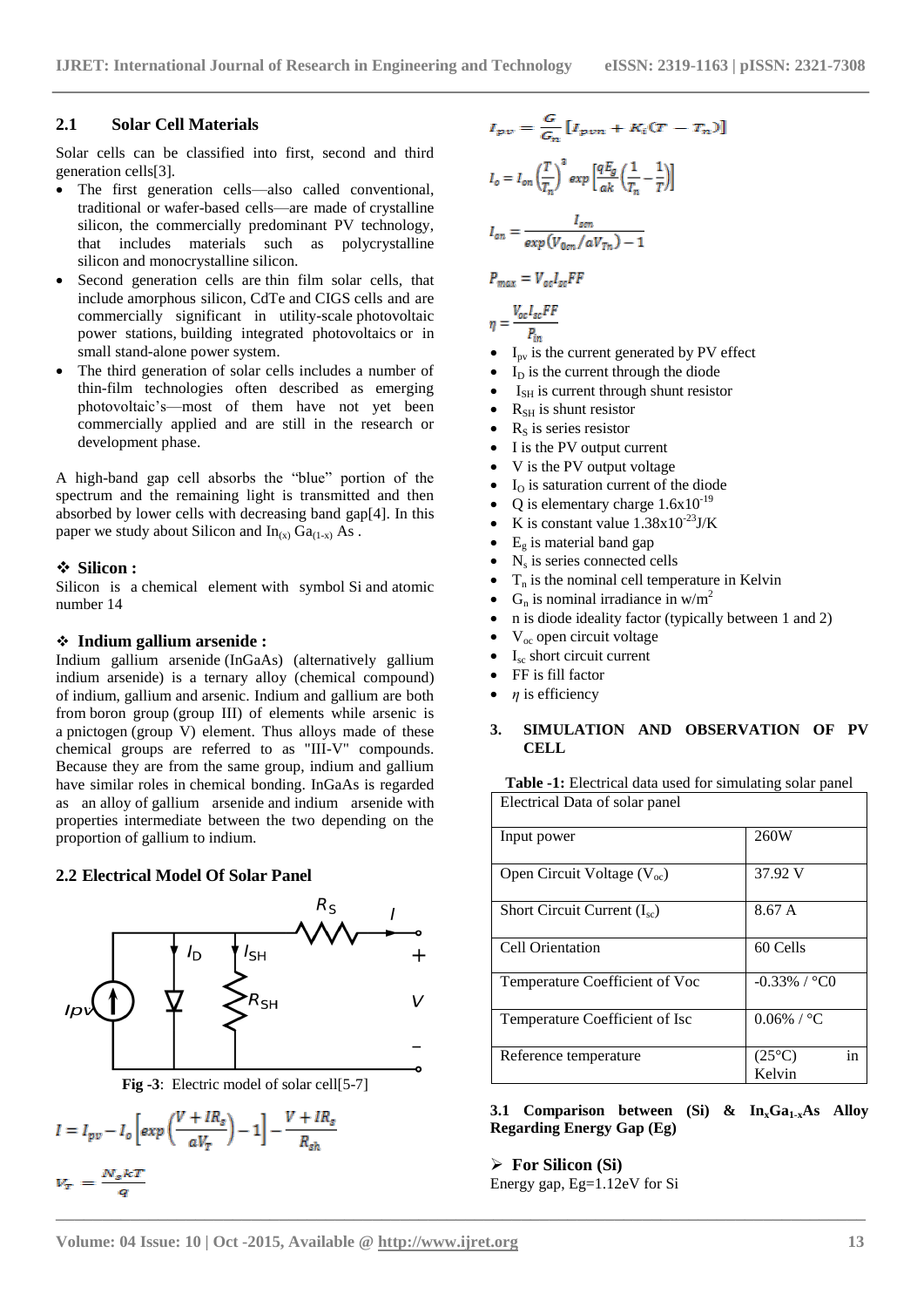

*Fig-4: Efficiency vs. Irradiance (Si)*



**Fig-5**: Output Power vs. Voltage (Si)

**Table-2**: Efficiency & Pmax for different irradiance(Si)

| Irradiance(watt/m <sup>2</sup> ) | $P_{max}(watt)$ | Efficiency (%) |
|----------------------------------|-----------------|----------------|
| 250                              | 56.5935         | 21.7667        |
| 240                              | 54.1407         | 20.8233        |
| 230                              | 51.6936         | 19.8822        |
| 220                              | 49.2498         | 18.9422        |
| 210                              | 46.8100         | 18.0038        |
| 200                              | 44.3366         | 17.0679        |
| 190                              | 41.9485         | 16.1340        |
| 180                              | 39.5261         | 15.2023        |
| 170                              | 37.1101         | 14.2731        |

 $\triangleright$  **For Indium Gallium Arsenaid (In<sub>x</sub>Ga<sub>1-x</sub>As)** Instead of silicon,  $(In_xGa_{1-x}As)$  alloy's efficiency for solar cell is observed.







**Fig-7**: Output Power vs. Voltage  $(In_xGa_{1-x}As)$ 

Table-3: Efficiency, P<sub>max</sub> & Energy Gap for irradiance 6 kWh/m²/day

| (x)<br>for         | Energy              | Efficiency (%) | $P_{max}(watt)$ |
|--------------------|---------------------|----------------|-----------------|
| $(In_xGa_{1-x}As)$ | $E_{\rm g}$<br>gap, |                |                 |
| alloys             | (eV)                |                |                 |
|                    |                     |                |                 |
| 1                  | 0.360               | 22.8859        | 59.5032         |
| 0.9                | 0.427               | 22.7875        | 59.2475         |
| 0.8                | 0.503               | 22.6756        | 58.9567         |
| 0.7                | 0.588               | 22.5504        | 58.6310         |
| 0.6                | 0.681               | 22.5605        | 58.2739         |
| 0.55               | 0.731               | 22.4868        | 58.0824         |
| 0.45               | 0.838               | 22.3292        | 57.6725         |
| 0.35               | 0.953               | 22.0126        | 57.2327         |
| 0.25               | 1.077               | 21.8301        | 56.7584         |
| 0.15               | 1.210               | 21.6337        | 56.2476         |
| 0                  | 1.425               | 21.3170        | 55.4205         |

## **3.2 Study of Efficiency By Varying Irradiance(G)**



**Fig-8**: Efficiency vs. Irradiance curve for varying irradiance from  $4.2$ kwh/m<sup>2</sup>/day to 6.22kwh/m<sup>2</sup>/day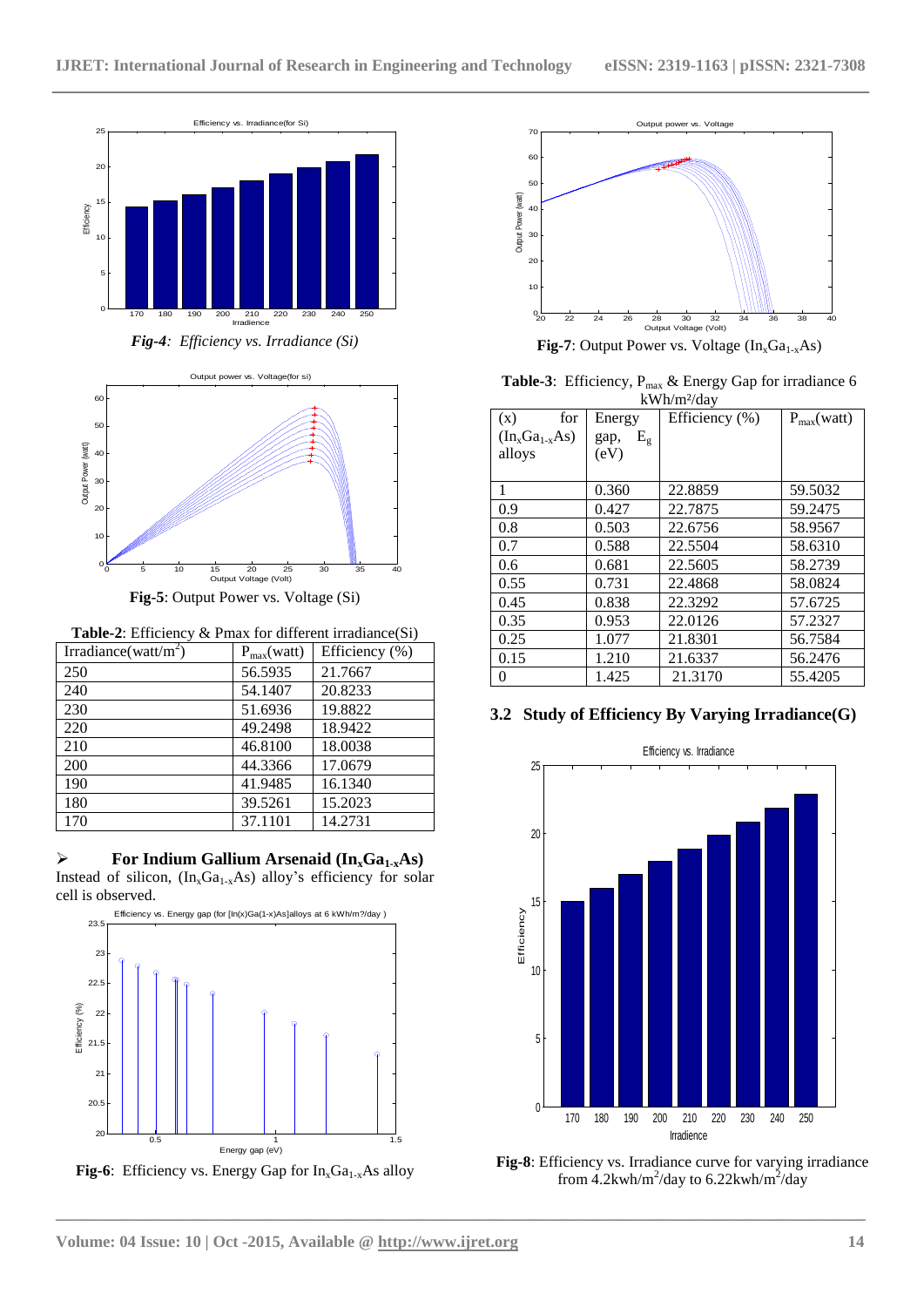



| Irradiance $(w/m^2)$ | $P_{max}$ | Efficiency |
|----------------------|-----------|------------|
| 250                  | 59.5032   | 22.8859    |
| 240                  | 56.9280   | 21.8954    |
| 230                  | 54.3554   | 20.9059    |
| 220                  | 51.7837   | 19.9180    |
| 210                  | 49.2242   | 18.9324    |
| 200                  | 46.6662   | 17.9485    |
| 190                  | 44.1134   | 16.9667    |
| 180                  | 41.5665   | 15.9871    |
| 170                  | 39.0264   | 15.0102    |

**Table-4**: Efficiency  $\&$  P<sub>max</sub> for different irradiances

## **3.3 Study of Efficiency By Varying Number of Series Connected Cells(Ns)**

For Energy band gap  $E_g=0.36$  of  $(In_xGa_{1-x}As)$  alloy, where  $x=1$  and Irradiance =6 kWh/m<sup>2</sup>/day



**Fig-10**: Efficiency vs. Number of series cells(Ns) (G=250  $w/m^2$ 



**Fig-11**: Output Power vs. Output voltage for different values of Number of series cells (Ns)  $(G=250 \text{ w/m}^2)$ 

Table-5: Efficiency & P<sub>max</sub> for different values of Number of series cells (Ns)

| Number of series cells | Efficiency | $P_{\text{max}}$ (watt) |
|------------------------|------------|-------------------------|
|                        |            |                         |
| 10                     | 29.1450    | 75.7771                 |
| 20                     | 27.6767    | 71.9594                 |
| 40                     | 25.1235    | 65.3211                 |
| 50                     | 23.9730    | 62.3297                 |
| 50                     | 22.8859    | 59.5032                 |

# **3.4Study of Efficiency By Varying Ideality**





**Fig-12**: Efficiency vs. Ideality Factor (a)  $(G=250 \text{ w/m}^2)$ 



**Fig-13**: Output Power vs. Output voltage for different values of ideality factor (a)  $(G=250 \text{ w/m}^2)$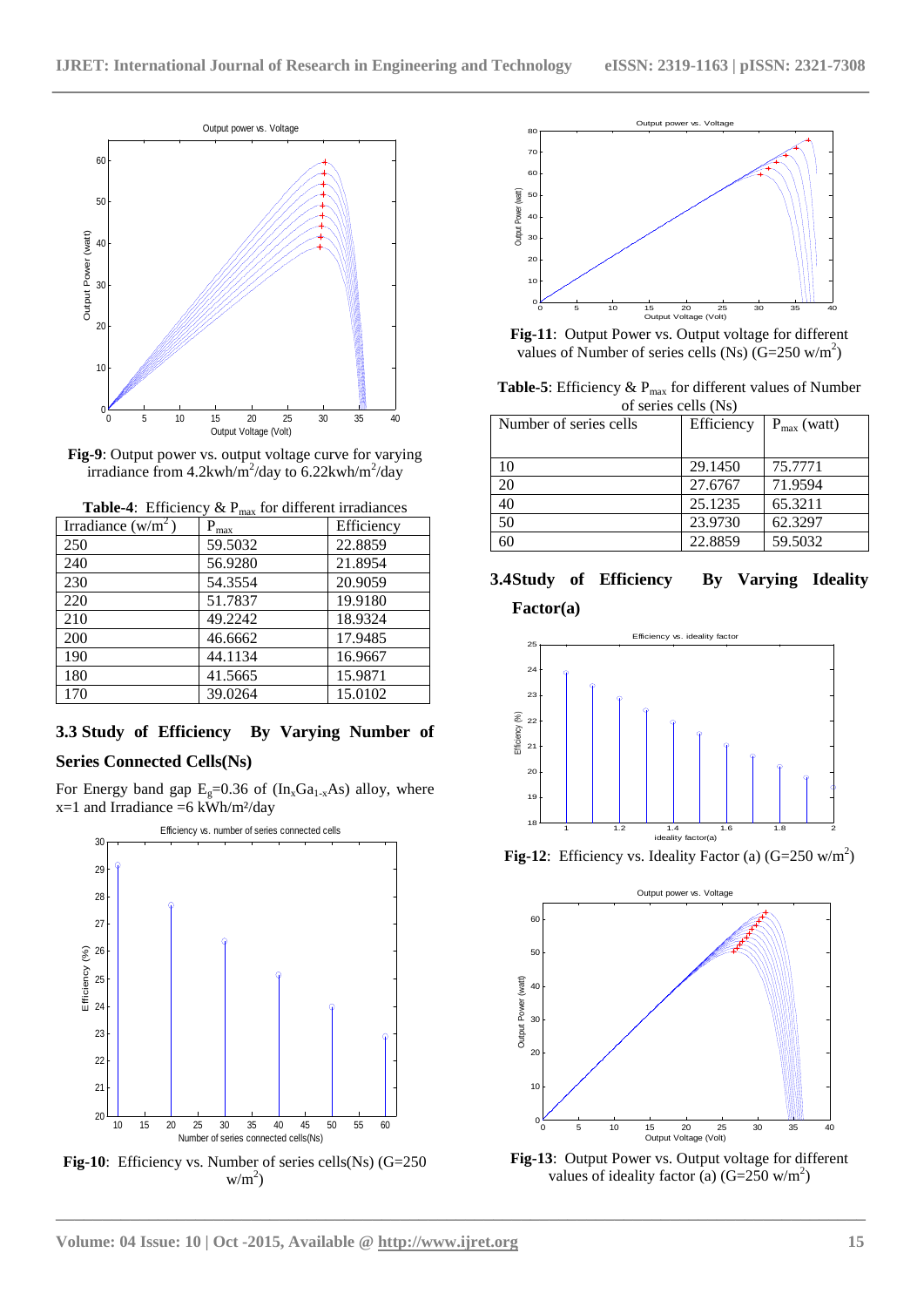| Ideality factor | Efficiency (%) | $P_{max}$ (watt) |
|-----------------|----------------|------------------|
|                 | 23.8836        | 62.0973          |
| 1.1             | 23.3776        | 60.7819          |
| 1.2             | 22.8859        | 59.5032          |
| 1.3             | 22.4079        | 58.2606          |
| 1.4             | 21.9421        | 57.0494          |
| 1.5             | 21.4882        | 55.8693          |
| 1.6             | 21.0451        | 54.7172          |
| 1.7             | 20.6132        | 53.5944          |
| 1.8             | 20.1914        | 52.4975          |
| 1.9             | 19.7791        | 51.4257          |
| 2.0             | 19.3762        | 50.3781          |

**Table-6**: Efficiency &  $P_{max}$  for different values of Ideality factor (vary from 1 to 2)

**3.5Study of Efficiency By Varying series resistance** 





**Fig-14**: Efficiency vs. series resistance (Rs)  $(G=250 \text{ w/m}^2)$ 



**Fig-15**: Output Power vs. Output voltage for different values of series resistance (Rs)  $(G=250 \text{ w/m}^2)$ 

| Series resistance | Efficiency(%) | Pmax (watt) |  |
|-------------------|---------------|-------------|--|
| 0                 | 23.2186       | 60.3683     |  |
| .2                | 22.9179       | 59.5864     |  |
| .4                | 22.6174       | 58.8052     |  |
| .6                | 22.3185       | 58.0282     |  |
| $\boldsymbol{.8}$ | 22.0199       | 57.2516     |  |
| 1                 | 21.7232       | 56.4802     |  |
| 1.2               | 21.4269       | 55.7099     |  |
| 1.4               | 21.1319       | 54.9431     |  |
| 1.6               | 20.8383       | 54.1797     |  |
| 1.8               | 20.5456       | 53.4185     |  |
| 2.0               | 20.2543       | 52.6611     |  |

**Table-7:** Efficiency  $\&$  P<sub>max</sub> for different values of Series resistance (Rs)

**3.6 Study of Efficiency By Varying shunt resistance (Rsh)**



**Fig-16:** Efficiency vs. Shunt resistance  $(Rsh)$   $(G=250w/m^2)$ 



**Fig-17:** Output Power vs. Output voltage for different values of series resistance (Rs)  $(G=250 \text{ w/m}^2)$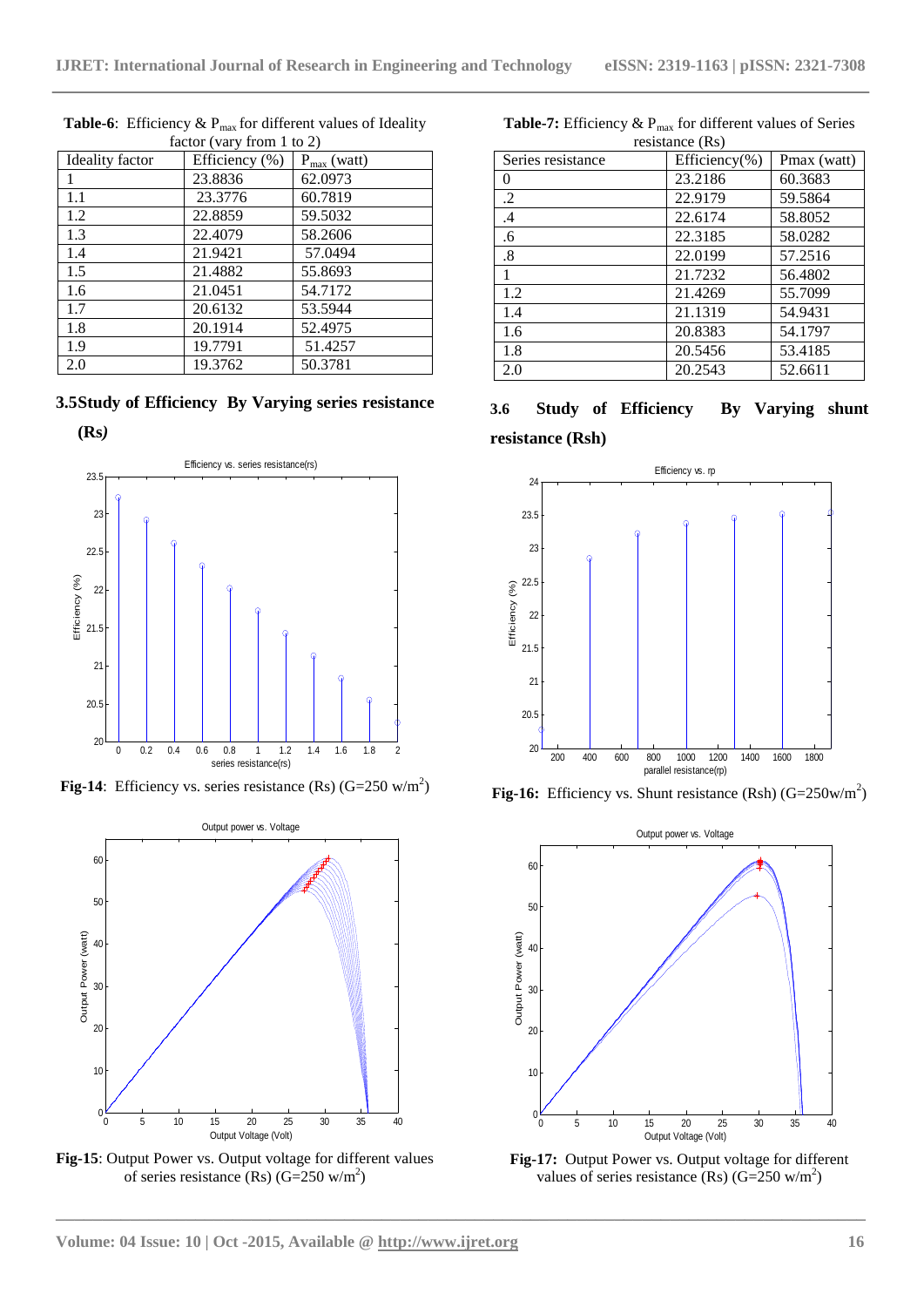| Shunt resistance | Efficiency(%) | Pmax (watt) |
|------------------|---------------|-------------|
| 100              | 20.2744       | 52.7134     |
| 400              | 22.8535       | 59.4191     |
| 700              | 23.2280       | 60.3927     |
| 1000             | 23.3778       | 60.7823     |
| 1300             | 23.4585       | 60.9921     |
| 1600             | 23.5089       | 61.1232     |
| 1900             | 23.5434       | 61.2129     |

Table-8: Efficiency & P<sub>max</sub> for different values of Shunt resistance (Rsh)

**3.7 Study Of Efficiency By Varying Temperature (T)**



**Fig-18:** Efficiency vs. Temperature  $(T)$   $(G=250$ w/m<sup>2</sup>)



**Fig -19:** Output Power vs. Output voltage for different values of Temperature (T)  $(G=250 \text{ w/m}^2)$ 

**Table-9:** Efficiency  $\& P_{\text{max}}$  for different values of Temperature (T)

| $\frac{1}{2}$ . The state of $\frac{1}{2}$ |                |                         |  |
|--------------------------------------------|----------------|-------------------------|--|
| Temperature (Kelvin)                       | Efficiency (%) | $P_{\text{max}}$ (watt) |  |
| 288                                        | 22.1670        | 57.6341                 |  |
| 293                                        | 22.3451        | 58.0974                 |  |
| 298                                        | 22.5238        | 58.5619                 |  |
| 303                                        | 22.7047        | 59.0322                 |  |
| 308                                        | 22.8859        | 59.5032                 |  |
| 313                                        | 23.0692        | 59.9798                 |  |
|                                            |                |                         |  |

#### **4. CONCLUTION**

- For different values of x (from 0.25 to 1),  $(In_xGa_{1-x}As)$ alloy has better efficiency than silicon for same irradiance.
- $\triangleright$  Efficiency increases with
- $\triangleright$  Increasing irradiance
- $\triangleright$  Decreasing number of series cells
- $\triangleright$  Decreasing ideality factor
- Decreasing series resistance
- $\triangleright$  Increasing Shunt resistance<br> $\triangleright$  Increasing temperature.
- Increasing temperature.<br> $\geq$  Solar cell can be designed
- Solar cell can be designed to have maximum efficiency by combining different parameters.
- $\triangleright$  Future work can be done by combining solar, biogas and hydro based hybrid renewable energy system to overcame problems regarding energy resources.

#### **REFERENCES**

- [1]. The Eco Ambasador, "Solar Energy". Internet: http://www.theecoambassador.com/solarenergy.html
- [2]. M. Hosenuzzaman, N.A.Rahim, J.Selvaraj M.Hasanuzzaman , A.B.M.A.Malek, A.Nahar, "Global prospects, progress, policies, and environmental impact of solar photovoltaic power generation", *Renewable and Sustainable Energy Reviews 41(2015)284–297*, Pages 1-4,<http://dx.doi.org/10.1016/j.rser.2014.08.046>
- [3]. Askari Mohammad Bagher , Mirzaei Mahmoud Abadi Vahid , Mirhabibi Mohsen, "Types of Solar Cells and Application", *AMERICAN JOURNAL OF OPTICS AND PHOTONICS,* 2015; 3(5): 94-113 Published online August 21, 2015 (http://www.sciencepublishinggroup.com/j/ajop) doi: 10.11648/j.ajop.20150305.17 ISSN: 2330-8486 (Print); ISSN: 2330-8494 (Online)
- [4]. Phillip P. Jenkins, Scott Messenger, Kelly M. Trautz, Sergey I. Maximenko, David Goldstein, David Scheiman,Raymond Hoheisel, and Robert J. Walters, "High-Bandgap Solar Cells for Underwater Photovoltaic Applications", *IEEE JOURNAL OF PHOTOVOLTAICS, VOL. 4, NO. 1*, JANUARY 2014
- [5]. M. Petkov, D. Markova, St. Platikanov, " Modelling of Electrical Characteristics of Photovoltaic Power Supply Sources", UDK 535.651:621.313.5.025.4 doi: 10.5767/anurs.cmat.110202.en.171P
- [6]. N. Pandiarajan and Ranganath Muthu," Mathematical Modeling of Photovoltaic Module with Simulink", International Conference on Electrical Energy Systems (ICEES 2011), 3-5 Jan 2011
- [7]. Huan-Liang Tsai, Ci-Siang Tu, and Yi-Jie Su," Development of Generalized Photovoltaic Model Using MATLAB/SIMULINK", Proceedings of the World Congress on Engineering and Computer Science 2008 WCECS 2008, October 22 - 24, 2008, San Francisco, USA